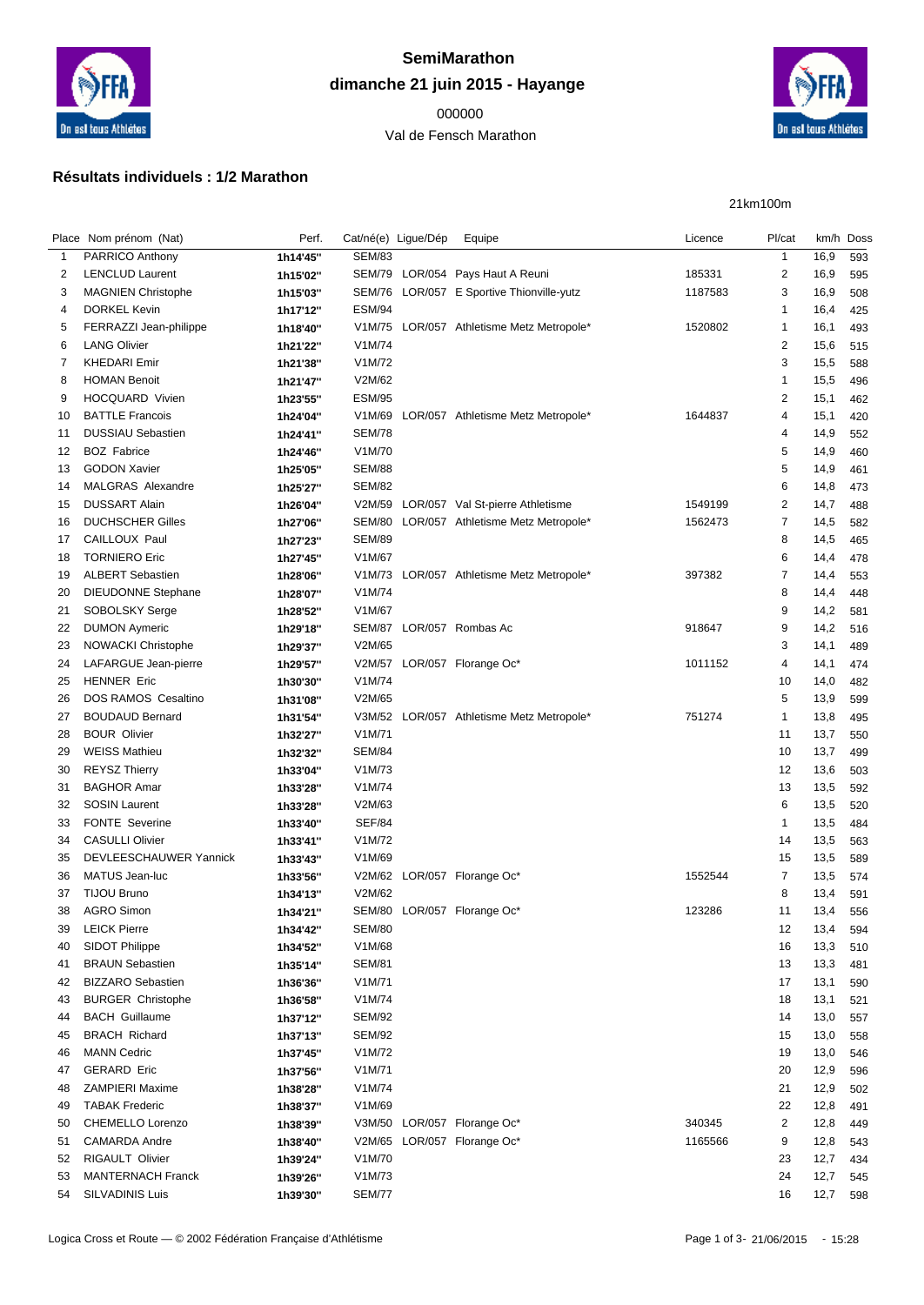| 55  | TURPEAU Alexandre            | 1h40'05" | <b>SEM/90</b> |                                           |         | 17                      | 12,6     | 586 |
|-----|------------------------------|----------|---------------|-------------------------------------------|---------|-------------------------|----------|-----|
|     |                              |          |               |                                           |         |                         |          |     |
| 56  | <b>KAPITAN Romain</b>        | 1h40'30" | <b>SEM/86</b> |                                           |         | 18                      | 12,6     | 504 |
| 57  | <b>LEONARD Olivier</b>       | 1h40'48" | V1M/73        |                                           |         | 25                      | 12,6     | 450 |
| 58  | <b>WATIER Pascal</b>         | 1h40'50" | V1M/68        |                                           |         | 26                      | 12,6     | 470 |
| 59  | <b>KLEIN Gael</b>            | 1h40'55" | <b>SEM/87</b> |                                           |         | 19                      | 12,5     | 500 |
| 60  | MULLER David                 | 1h40'56" | <b>SEM/79</b> |                                           |         | 20                      | 12,5     | 494 |
| 61  | <b>REMY Jean Philippe</b>    | 1h41'00" | V1M/69        |                                           |         | 27                      | 12,5     | 507 |
| 62  | <b>ERBETTI Frederic</b>      | 1h41'14" | V1M/71        |                                           |         | 28                      | 12,5     | 468 |
| 63  | <b>CHIODIN Philippe</b>      |          | V1M/69        | LOR/057 Florange Oc*                      | 1132433 | 29                      | 12,5     | 555 |
|     |                              | 1h41'20" |               |                                           |         |                         |          |     |
| 64  | <b>BECK Nicolas</b>          | 1h41'28" | <b>SEM/87</b> |                                           |         | 21                      | 12,5     | 579 |
| 65  | MARTINEZ Antonio (Esp)       | 1h41'37" | <b>SEM/76</b> |                                           |         | 22                      | 12,5     | 419 |
| 66  | <b>SCHUMACHER Steve</b>      | 1h42'04" | V1M/73        |                                           |         | 30                      | 12,4     | 497 |
| 67  | <b>COMPE Cedric</b>          | 1h42'08" | <b>SEM/87</b> |                                           |         | 23                      | 12,4     | 597 |
| 68  | CARRICONDO Adrien            | 1h42'13" | <b>SEM/88</b> |                                           |         | 24                      | 12,4     | 477 |
| 69  | GILLOT Didier                | 1h42'27" | V2M/65        |                                           |         | 10                      | 12,4     | 551 |
| 70  | <b>CHATELET Philippe</b>     | 1h42'29" | V1M/66        |                                           |         | 31                      | 12,4     | 487 |
| 71  | <b>ARIES Michel</b>          | 1h42'49" | V2M/57        |                                           |         | 11                      | 12,3     | 428 |
| 72  | <b>LIBOT Patrick</b>         |          | V3M/53        |                                           |         | 3                       | 12,3     | 479 |
|     |                              | 1h42'56" |               |                                           |         |                         |          |     |
| 73  | <b>REGGIANINI Xavier</b>     | 1h43'16" | V1M/66        |                                           |         | 32                      | 12,3     | 565 |
| 74  | SANCHEZ Michel               | 1h43'21" | V1M/71        |                                           |         | 33                      | 12,2     | 459 |
| 75  | <b>BREIT Yves</b>            | 1h43'24" | V1M/68        |                                           |         | 34                      | 12,2     | 564 |
| 76  | <b>CANDASSAMY Philippe</b>   | 1h43'49" | <b>SEM/82</b> |                                           |         | 25                      | 12,2     | 433 |
| 77  | <b>BOURDON</b> Jerome        | 1h43'50" | V1M/70        |                                           |         | 35                      | 12,2     | 464 |
| 78  | <b>ORLIK Jerome</b>          | 1h43'50" | <b>SEM/89</b> |                                           |         | 26                      | 12,2     | 454 |
| 79  | DUHUACQ Cyril                | 1h44'05" | <b>SEM/87</b> |                                           |         | 27                      | 12,2     | 463 |
| 80  | <b>BRUCKER Michel</b>        | 1h44'55" | <b>SEM/84</b> |                                           |         | 28                      | 12,1     | 458 |
| 81  | DUBOSC Dhayana               | 1h44'58" | <b>SEF/85</b> |                                           |         | $\overline{\mathbf{c}}$ | 12,1     | 584 |
|     | <b>SELME Pierre</b>          |          |               |                                           |         |                         |          |     |
| 82  |                              | 1h45'00" | <b>SEM/81</b> |                                           |         | 29                      | 12,1     | 501 |
| 83  | <b>WEISS Julien</b>          | 1h45'47" | <b>ESM/93</b> |                                           |         | 3                       | 12,0     | 480 |
| 84  | <b>BILAK Guillaume</b>       | 1h46'04" | V2M/63        |                                           |         | 12                      | 11,9     | 578 |
| 85  | METZ Arnaud                  | 1h46'25" | <b>SEM/81</b> |                                           |         | 30                      | 11,9     | 569 |
| 86  | <b>BONANSEA Lucas</b>        | 1h46'34" | <b>SEM/88</b> |                                           |         | 31                      | 11,9     | 573 |
| 87  | <b>SOLINSKI Olivier</b>      | 1h46'35" | <b>SEM/79</b> |                                           |         | 32                      | 11,9     | 427 |
| 88  | <b>BECKER</b> Jean Marc      | 1h47'00" | V2M/58        |                                           |         | 13                      | 11,8     | 554 |
| 89  | <b>PEULTIER Virginie</b>     | 1h47'05" | V1F/73        |                                           |         | 1                       | 11,8     | 442 |
| 90  | CATALA Jordi (Esp)           | 1h47'43" | <b>SEM/76</b> |                                           |         | 33                      | 11,8     | 483 |
|     | <b>MOULIN Olivier</b>        |          | <b>SEM/82</b> |                                           |         |                         | 11,7     |     |
| 91  |                              | 1h47'56" |               |                                           |         | 34                      |          | 436 |
| 92  | <b>VAUTRIN Bruno</b>         | 1h47'58" | V2M/65        |                                           |         | 14                      | 11,7     | 571 |
| 93  | <b>RELAIS4</b>               | 1h48'25" | SEM/          |                                           |         | 35                      | 11,7     | 979 |
| 94  | POGORZELSKI Thibaut          | 1h48'57" | <b>SEM/90</b> |                                           |         | 36                      | 11,6 601 |     |
| 95  | SIEBLER Fabian               | 1h49'04" | V1M/66        |                                           |         | 36                      | 11,6     | 505 |
| 96  | <b>LAUSSAC Gregory</b>       | 1h49'09" |               | SEM/80 LOR/057 Athletisme Metz Metropole* | 1650240 | 37                      | 11,6     | 509 |
| 97  | <b>SALMON Agnes</b>          | 1h49'20" | <b>SEF/79</b> |                                           |         | 3                       | 11,6     | 486 |
| 98  | <b>BALSAMO Florent</b>       | 1h49'35" | <b>SEM/87</b> |                                           |         | 38                      | 11,6     | 498 |
| 99  | <b>VINCKEL Gilles</b>        | 1h50'01" |               | V2M/58 LOR/057 Florange Oc*               | 1373477 | 15                      | 11,5     | 576 |
|     | <b>IARIA Carmelo</b>         |          |               | V2M/64 LOR/057 Florange Oc*               | 655046  |                         | 11,5     |     |
| 100 |                              | 1h50'08" |               |                                           |         | 16                      |          | 561 |
| 101 | <b>WOLFF Yves</b>            | 1h50'08" |               | V1M/66 LOR/057 Florange Oc*               | 1557916 | 37                      | 11,5     | 570 |
| 102 | <b>MORETTO Nathalie</b>      | 1h50'32" | V1F/71        |                                           |         | 2                       | 11,5     | 600 |
| 103 | <b>DUBAJIC Mirko</b>         | 1h50'32" | V2M/65        |                                           |         | 17                      | 11,5     | 421 |
| 104 | <b>BAUER Christian</b>       | 1h51'02" | V1M/68        |                                           |         | 38                      | 11,4     | 567 |
| 105 | <b>BRETBEIL David</b>        | 1h51'45" | V1M/71        |                                           |         | 39                      | 11,3     | 466 |
| 106 | ADAM Kevin                   | 1h51'52" | V1M/          |                                           |         | 40                      | 11,3     | 583 |
|     | 107 VECRIN Cyril             | 1h52'02" | <b>SEM/77</b> |                                           |         | 39                      | 11,3     | 457 |
| 108 | <b>GANDNER Antoine</b>       | 1h52'12" | V2M/59        |                                           |         | 18                      | 11,3     | 446 |
|     |                              |          |               |                                           |         |                         |          |     |
| 109 | <b>HEIN Steve</b>            | 1h52'16" | <b>SEM/76</b> |                                           |         | 40                      | 11,3     | 566 |
|     | 110 MICHEL Sylvain           | 1h52'21" |               | V2M/62 LOR/057 Bouzonville Ac             | 1717844 | 19                      | 11,3     | 580 |
| 111 | <b>BECK Murielle</b>         | 1h52'36" |               | V1F/70 LOR/057 Athletisme Metz Metropole* | 1194201 | 3                       | 11,2     | 451 |
|     | 112 TROTTIER Ludovic         | 1h53'45" | <b>SEM/76</b> |                                           |         | 41                      | 11,1     | 506 |
|     | 113 TABAK Kathy              | 1h53'53" | V1F/70        |                                           |         | 4                       | 11,1     | 492 |
| 114 | <b>GANDNER Laurence</b>      | 1h54'14" | V1F/72        |                                           |         | 5                       | 11,1     | 445 |
|     | 115 BERTEI Richard           | 1h54'16" | V1M/73        |                                           |         | 41                      | 11,1     | 435 |
| 116 | <b>BRAIDO David</b>          | 1h54'34" | V1M/73        |                                           |         | 42                      | 11,1     | 456 |
|     | 117 KALUZINSKI Anne Sophie   | 1h54'40" | <b>SEF/87</b> |                                           |         | 4                       | 11,0     | 472 |
|     | <b>RUBINI Paul</b>           |          | <b>SEM/85</b> |                                           |         |                         |          |     |
| 118 |                              | 1h54'41" |               |                                           |         | 42                      | 11,0     | 471 |
| 119 | <b>CHRISTMANN Christophe</b> | 1h54'46" | V1M/71        |                                           |         | 43                      | 11,0     | 587 |
|     | 120 MAROCHINI Eric           | 1h54'49" | V1M/72        |                                           |         | 44                      | 11,0 522 |     |